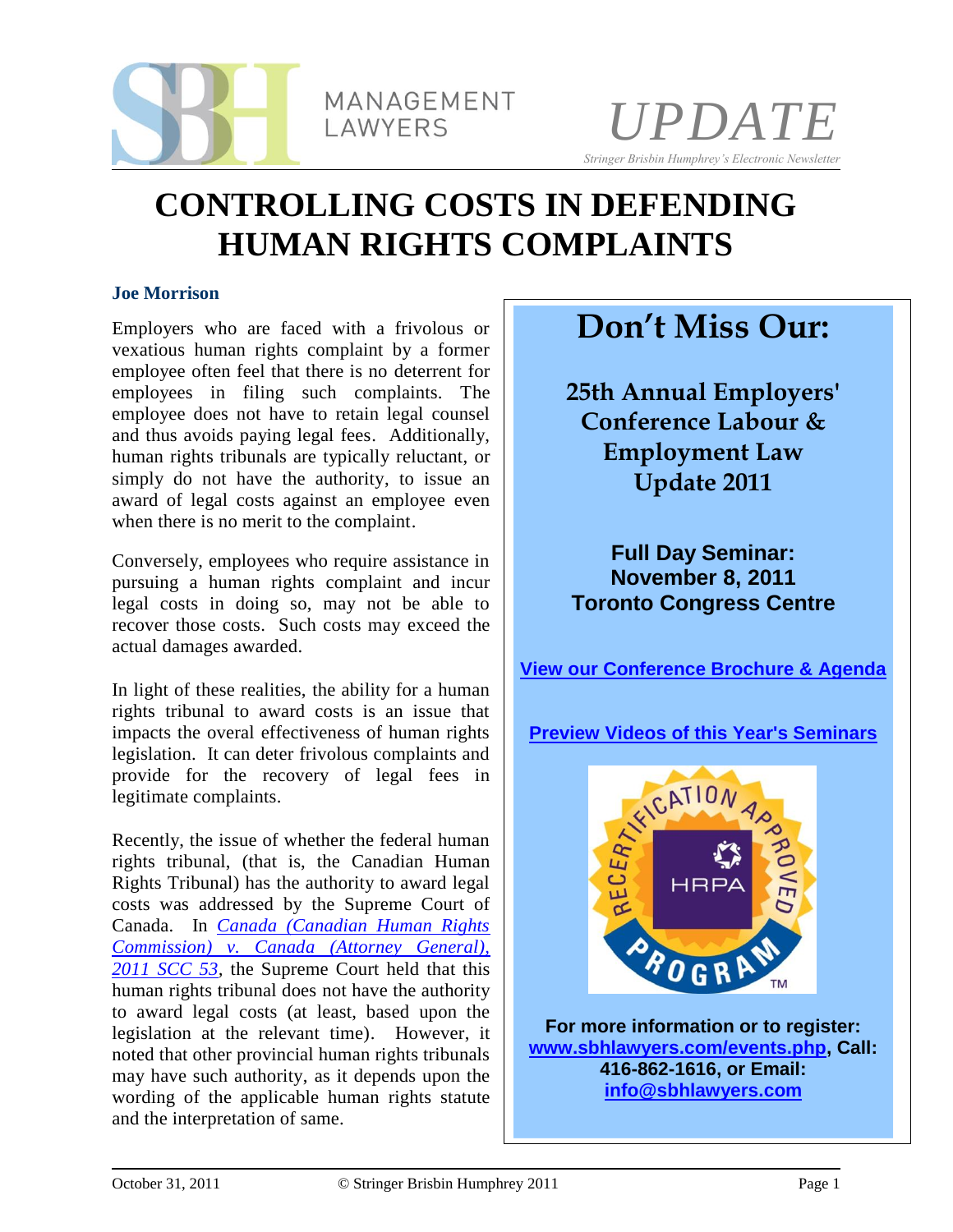### **Background**

The complaint in the recent Supreme Court of Canada case arose from Donna Mowat ("Mowat"), an employee who was formerly employed in the Canadian Armed Forces for fourteen years. During the course of her employment with the military, Mowat had filed numerous complaints and grievances. Many of these were taken to the highest level in Canadian Forces grievance resolution process, and none was substantiated. The Canadian Forces also conducted an internal investigation into comments made by one of Mowat's co-workers which she alleged were sexually harassing. The investigation found that the comments did in fact constitute harassment, and based on the recommendations from several reports on the incidents, the employee responsible was in fact disciplined.

However, approximately three years after Mowat had left the Canadian Forces, she filed a human rights complaint alleging discrimination on the basis of sex contrary to the *Canadian Human Rights Act*. The hearing before the Tribunal took six weeks and the Presiding Tribunal member was highly critical of how Mowat conducted the proceedings. He described it as a "scatter-shot complaint with the allegations all over the place."

However, in the end, the Tribunal concluded that Mowat's complaint was substantiated in part and awarded her \$4,000 plus interest which took the complaint to the maximum statutory limit at the time (*i.e.* \$5,000). The award was to compensate her for "suffering in respect of feelings or self-respect."

Mowat also applied for \$196,000 in legal costs. The Tribunal determined that it did have authority to award expenses, although it only awarded Mowat \$47,000 as many of the allegations advanced in her complaint had not been substantiated.

On appeal, the Federal Court upheld the Tribunal's decision that it had authority to award costs. The Federal Court of Appeal overturned this decision on appeal and Mowat's case was subsequently appealed to the Supreme Court of Canada for a final determination of this issue.

#### **Supreme Court of Canada's Analysis**

The Supreme Court of Canada held that, to be upheld, the decision of the Tribunal had to be "reasonable." In other words, its decision should be given some deference, but its findings had to be reasonably justified. . In applying this test, the Court held that the Tribunal's decision was not reasonable based upon the wording of the *Canadian Human Rights Act* and applying proper principles of statutory interpretation.

The key section that the case turned on was the interpretation of section 53(2) which provided that the Tribunal may order a person who has engaged in a discriminatory practice contrary to the *Canadian Human Rights Act*, to compensate a victim for, amongst other things, "any expenses incurred by the victim as a result of the discriminatory practice".